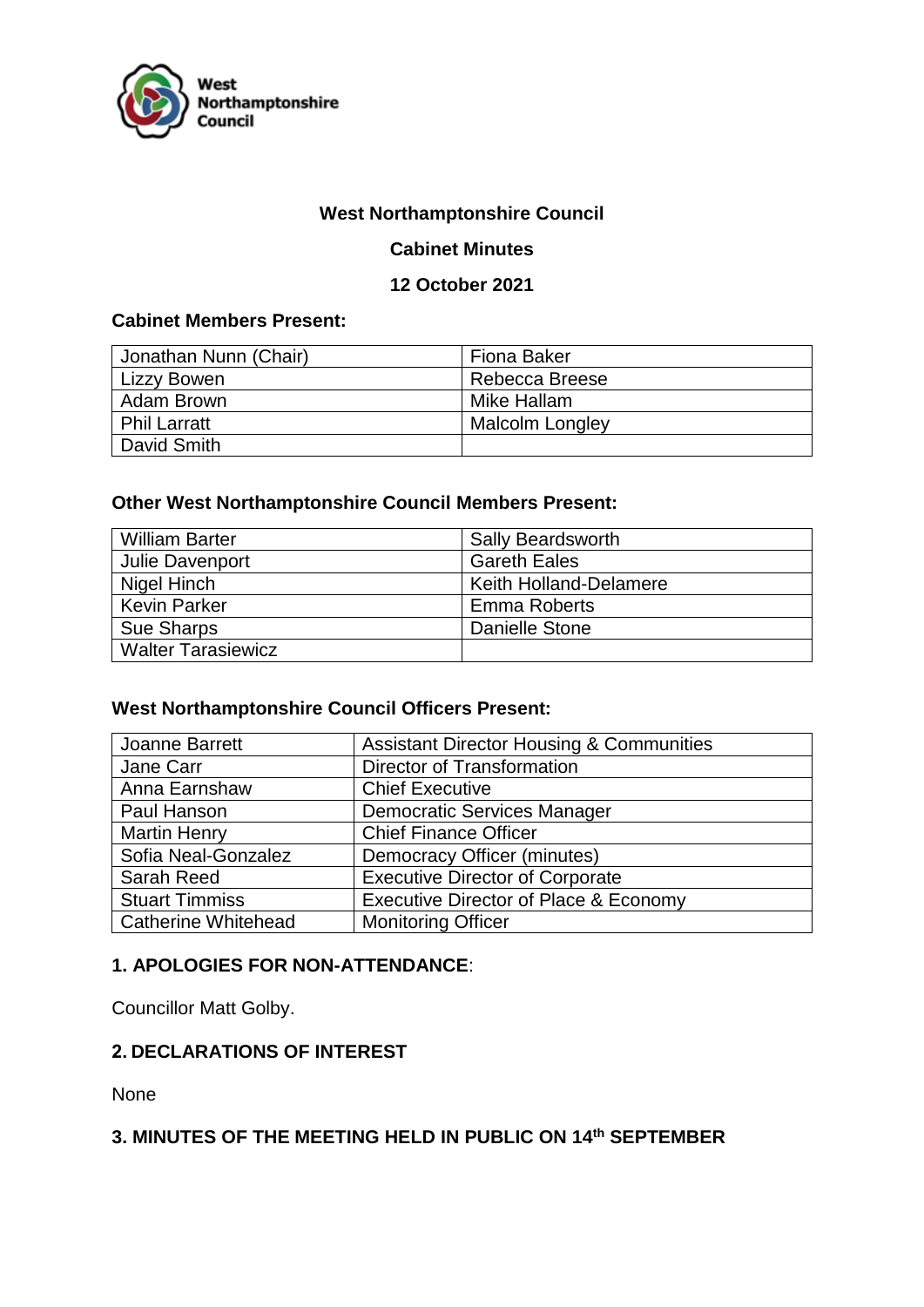

**RESOLVED: That the minutes from the Cabinet meeting of the 14th September were approved and signed as a true and accurate record.**

## **4. ANNOUNCEMENTS**

None.

## **Item 05- Urgent Business**

**None** 

## **Item 06 - Old Black Lion Pub and St Peter's Church – Northampton Towns Fund**

At the Chairman's invitation Councillor Lizzy Bowen presented the report, copies of which had been previously circulated. The committee was advised that the report also included information about St Peters Church which was a 12<sup>th</sup> century listed building. It was advised that Northampton Forward was leading on this project, there were also a number of key stakeholders involved both private and public. The committee was advised that the Church's Conservation Trust (CCT) had been in conversation with the National Bell Ringers association regarding moving their headquarters to the area and potentially using this site. It had been highlighted in the report that a local pub operator would take over the running of the pub. WNC would maintain links to the project.

Councillors made the following comments.

- The report mentioned a 'proper pub' several times, could there be clarification with what this means?
- It was noted that after any consultation there were at times members of the public who claimed to have not been consulted. It was queried whether how the consultation process is conducted could be revisited.
- It was noted that Northampton Forward had already pre-approved this decision before it had come to Cabinet.
- It was advised that many of the constituents of Spring Boroughs were unhappy about this proposal as the community already had various facilities like this one.
- The community was a diverse one and it was questioned whether the project proposal taken this into account as a shared secular space had been requested by the community.
- A proper business case for the project was requested. There had been a pub on site previously which had failed, would this be any different?

Councillor Lizzy Bowen made the following comments.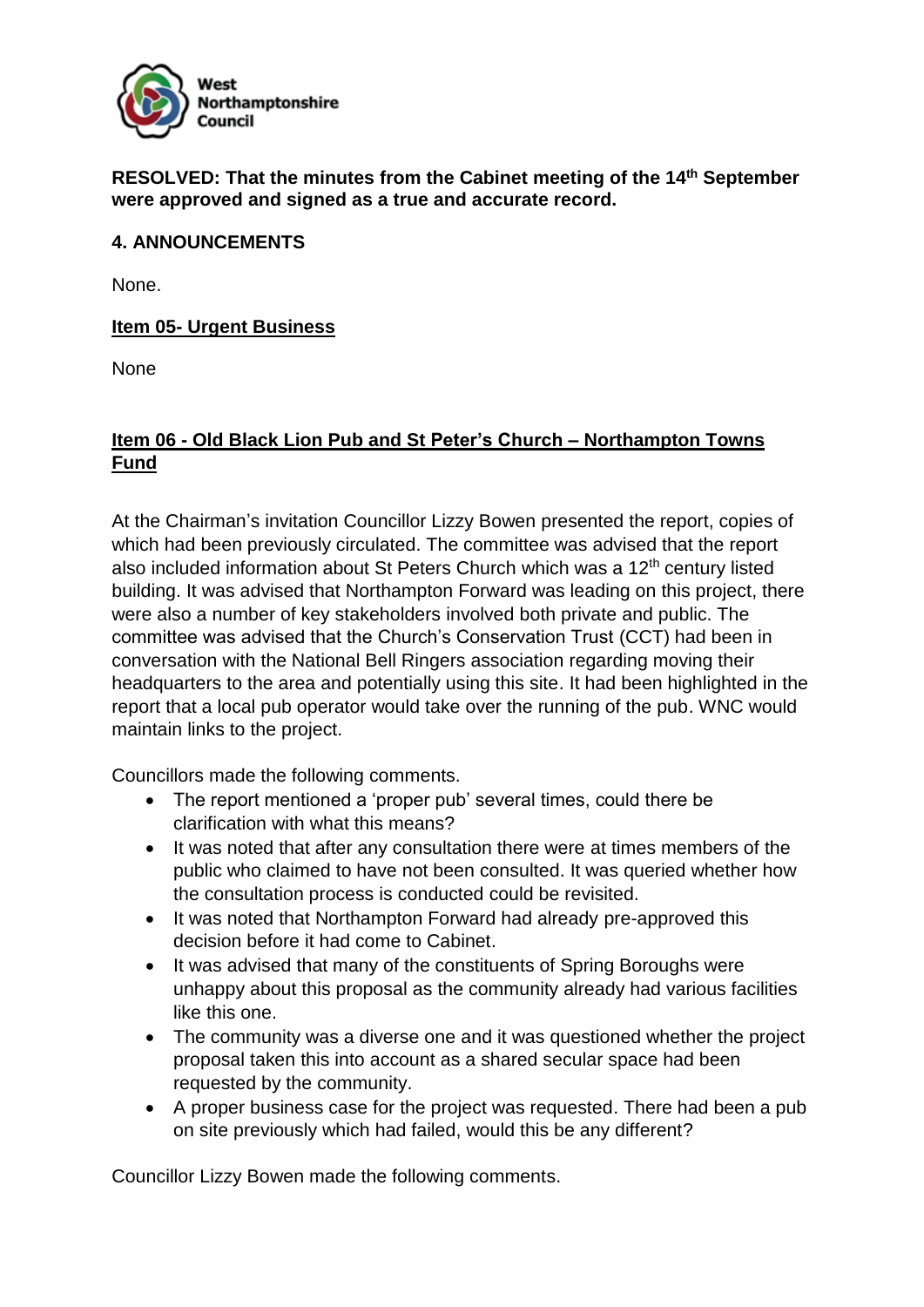

- The board make up was a government requirement and WNC had followed guidelines on this.
- With regards the Business Plan there wasn't much more that could be provided and it had been a thorough process.
- There had been a local emphasis on the lease arrangements, communication with Phipps Brewery Company had taken place regarding this.
- It was noted that the diversity of the community might not have been appreciated as much as it should have but the committee was advised that this project was not just for Spring Boroughs but for the whole of Northamptonshire.

The Chairman advised that there had been active dialogue with the local breweries.

# **Item 07 – Local Enforcement Plan for West Northamptonshire**

At the Chairman's invitation Councillor Rebecca Breese presented the report, copies of which had been previously circulated. Cabinet was informed that each sovereign authority had had its own plan, one was now needed for WNC to bring all the authorities together. The draft had been produced by officers from all local authorities and had been written in a specific style in order to avoid jargon.

Councillors made the following comments.

- Concern was raised about the lack of staff in planning. It was queried how officers would have the time to deal with breaches over the whole of Northants when they were short staffed.
- There had been much emphasis on new builds while some older terraced houses were vacant, could these houses not be renovated and used.
- It was felt that certain parts of the plan could potentially give developers the opportunity to exploit the situation that the council finds itself in.
- It was asked how residents could be sure that any breaches would be investigated.

The Executive Director of Place & Economy advised that staffing levels were being looked at and the policy presented to Cabinet reflected the legislature and best practice that was available at the time.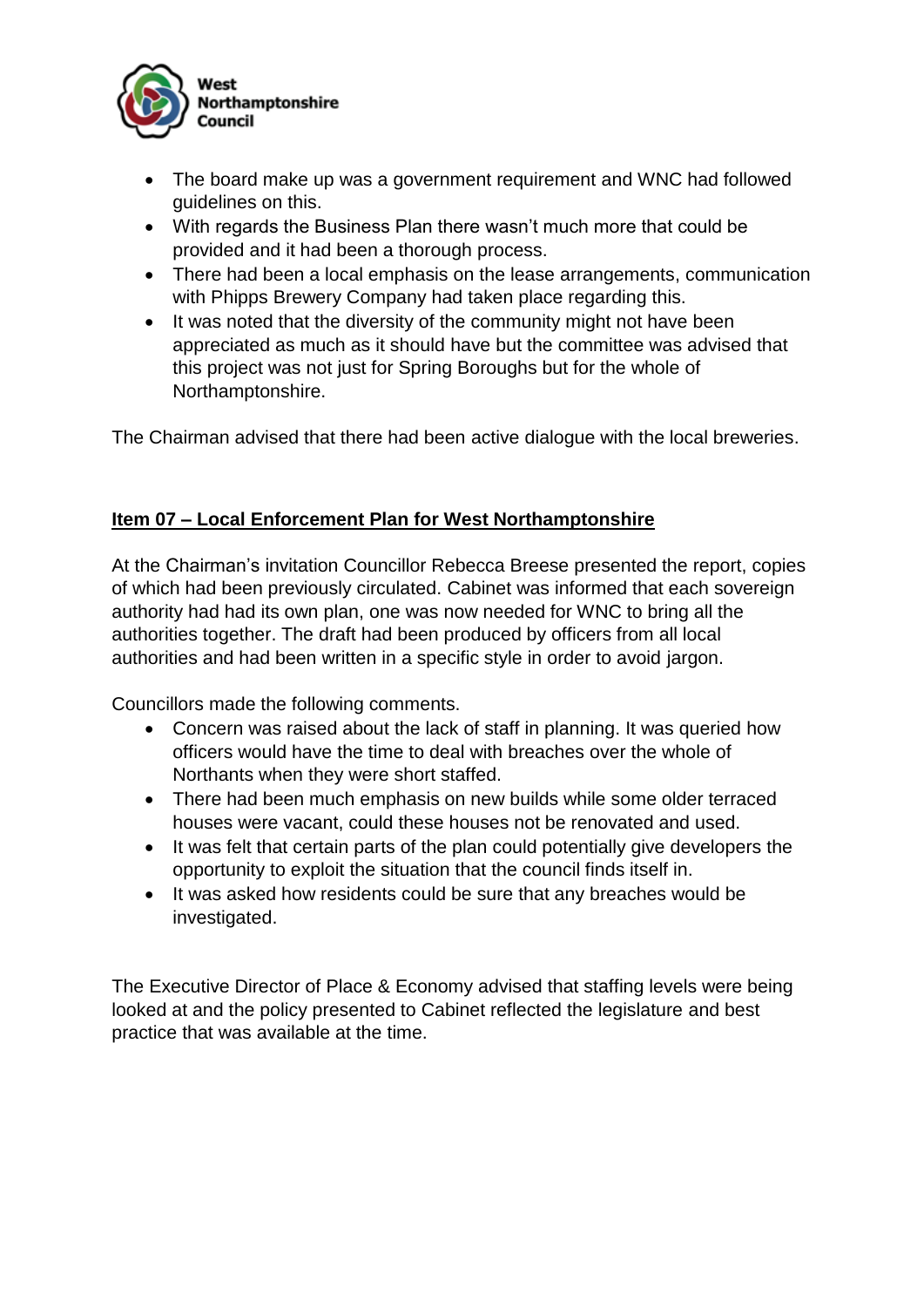

# **Item 08 – Hackleton, Overstone and Clipston Neighbourhood Development Plans**

At the Chairman's invitation Councillor Rebecca Breese presented the report, copies of which had been previously circulated. The committee was advised that approval of the reports would allow all three of the plans to move onto the next part of development.

A councillor asked whether Cabinet would actively encourage communities to invest in development plans, taking value versus cost into account.

The Executive Director of Place & Economy advised communities that wish to have development plans to be clear about the objectives that they wish to meet, and stated he was happy to attend parish council meetings to discuss.

# **Item 09 – Bus Service Improvement Plan**

At the Chairman's invitation Councillor Phil Larratt presented the report, copies of which had been previously circulated. Apologies were given for the report not being completed and as in depth as was wanted.

As discussed at Cabinet in June the implementation of the plan meant forming an enhanced partnership with bus operators, this would be required before any funding could be released. The committee was advised that the plan was a progressive one but at the moment not fully complete. It was hoped that a completed draft would be ready in the next week, the plan would then be revisited. It was advised that a task and finish group of cross party members would be required for this project. The Council had hoped to restore many of the features and routes that had been lost.

Councillors made the following comments.

- It was advised that there had been a lack of engagement with bus drivers on this plan and concerns had been raised at full council.
- The Bus Implementation Strategy should be bold and ambitious.
- It was noted that work should be done in order to reach the Council's carbon neutral goal.
- Some villages currently had no bus services and these are essential for rural life.
- There were private services in place for University transport which could cost up to £200 per term per student.
- Cabinet was urged to read the CPRE report, it was full of important information pertaining to countryside accessibility.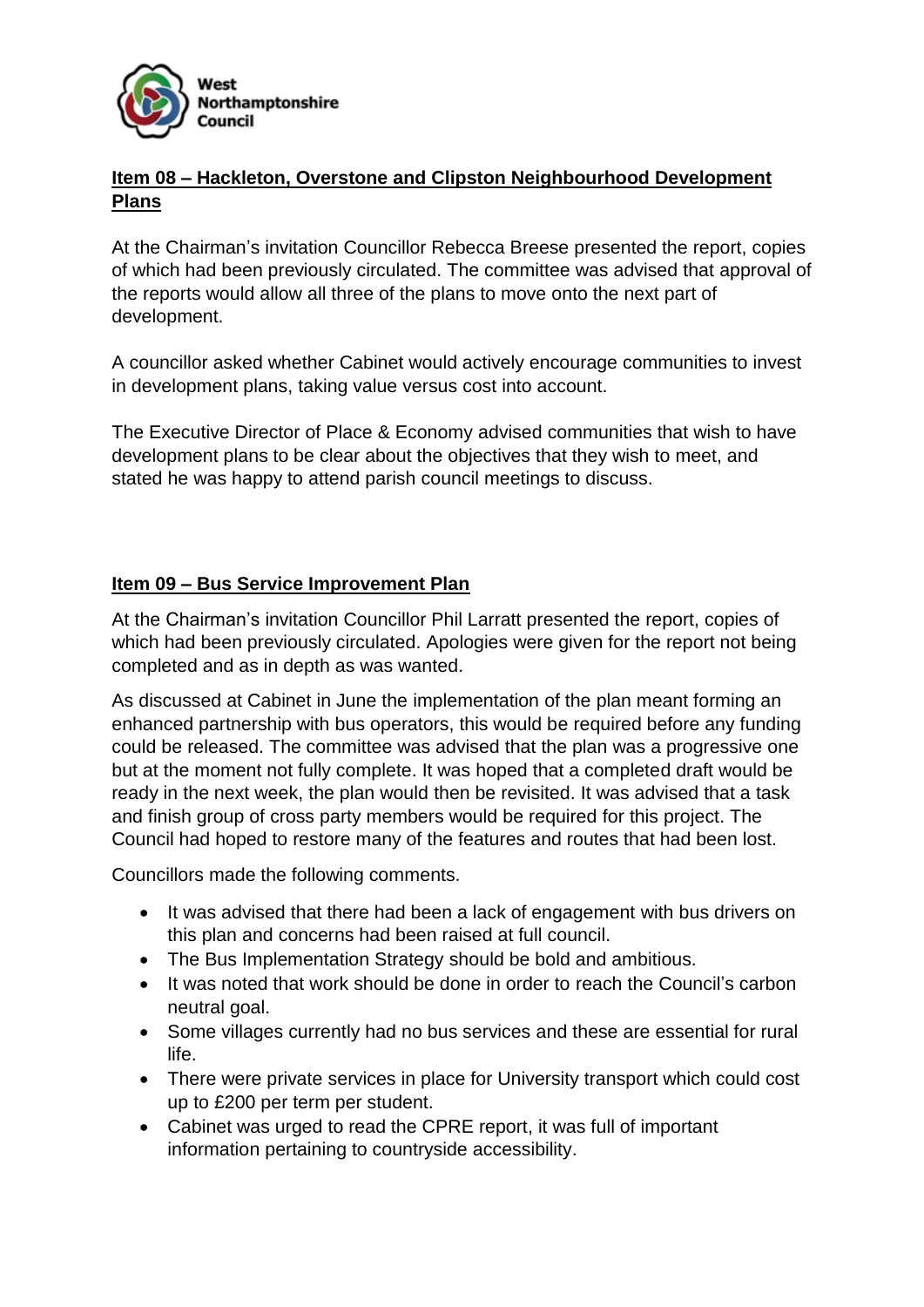

- Although a cross party working group had been discussed at the June Cabinet meeting this had still not happened.
- It was advised that some councillors felt uncomfortable with delegating authority to Cabinet on this issue.
- Affordability was discussed, specifically bus fees, it was noted that costs had gone up significantly.
- It was noted that Stagecoach had extended some of their services but there were still serious connectivity issues.
- It was asked that routes be changed in a timely manner if found to not be working.

Councillor Phil Larratt made the following comments.

- The value of public transport, especially in rural areas was understood.
- The gold service buses by Stagecoach were an example of a good bus service.
- It was noted that Milton Keynes had engaged consultants to help them with the process. WNC could not afford this, so the work had been undertaken by officers.
- Once the whole plan is available it will be shared, leader from every group will receive a copy.
- The Bus Back Better initiative would be an opportunity to give back bus services to areas that had lost them.

The Executive Director of Place & Economy noted that this plan would be reviewed every year and informed Cabinet that various park and rides had been discussed.

Councillor Adam Brown suggested an amendment to the recommendations.

*Agree delegated authority to the Executive Directors for Place, Economy and Transport and for Finance, in consultation with the Cabinet Members with responsibility for Environment, Transport, Highways and Waste and for Finance, to agree the final Bus Service Improvement Plan (in consultation with a cross party working group of up to 6 members) prior to submission to the Department for Transport and publication on the Council's website by 31 October 2021*

# **Item 10 – 24 Guildhall Road refurbishment and relocation of Northampton**

# **Arts Collective Limited**

At the Chairman's invitation Councillor Lizzy Bowen presented the report, copies of which had been previously circulated. The lease agreement for this property had been for a peppercorn rent for 25 years with a get out clause at year 10 if needed. It was advised that further funding for this project had come from the Towns Fund. The project had gone through a business case which found that although more money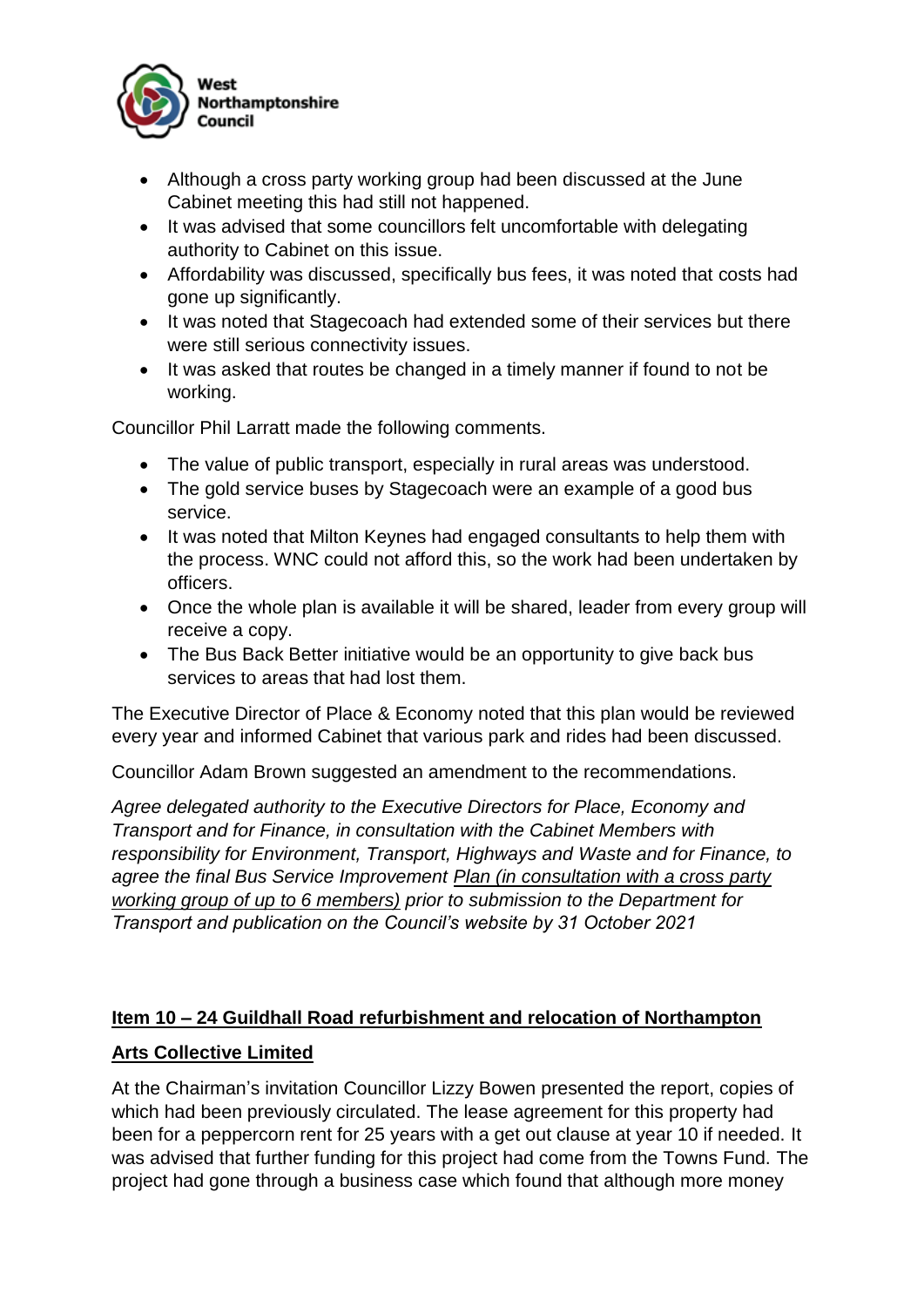

could have been achieved on the open market, funding then wouldn't have been an option. There had been assurance that once approval had been received the project should be completed by March 2022.

Councillors made the following comments.

- It was asked who the other tenants of the building would be.
- It was noted that the previous councils had a history of badly managed projects.
- Many historical sites had been lost over the years, so this project was an exciting one.
- It was queried as to whether the staffing levels for this project were enough.

Councillor Lizzy Bowen advised that recruitment was almost up to full capacity and that securing other tenants was in hand.

# **Item 12 – Approach to Community Funding for 2021/22 and 2022/23**

At the Chairman's invitation Councillor David Smith presented the report, copies of which had been previously circulated.

Councillors made the following comments.

- The report was welcomed as many organisations in the charity sector had lacked clarity with regard to funding.
- This system would allow organisations to target a specific area for funding.
- It was noted that there had been no detailed timescales presented in the report.
- It was asked if the Council had the correct amount of staff in place in order to process requests in a timely fashion.
- Exceptional circumstances were mentioned in the report, could there be some clarification as to what was meant by that?
- A councillor queried what would happen to any money that was left over in this fund at the end of the year.
- A larger pot of money for the voluntary sector had been expected.
- It was noted that the current grant cycle was 1 year, could this be increased to 3, this would be helpful to organisations such as Age Concern.

Councillor Mike Hallam advised that this would allow the Council to move forward as required, and that increasing to a three year cycle could be looked at. He advised that parish councils can't apply, but that they have other avenues open to them.

Councillor Adam Brown noted that use of this fund would be monitored.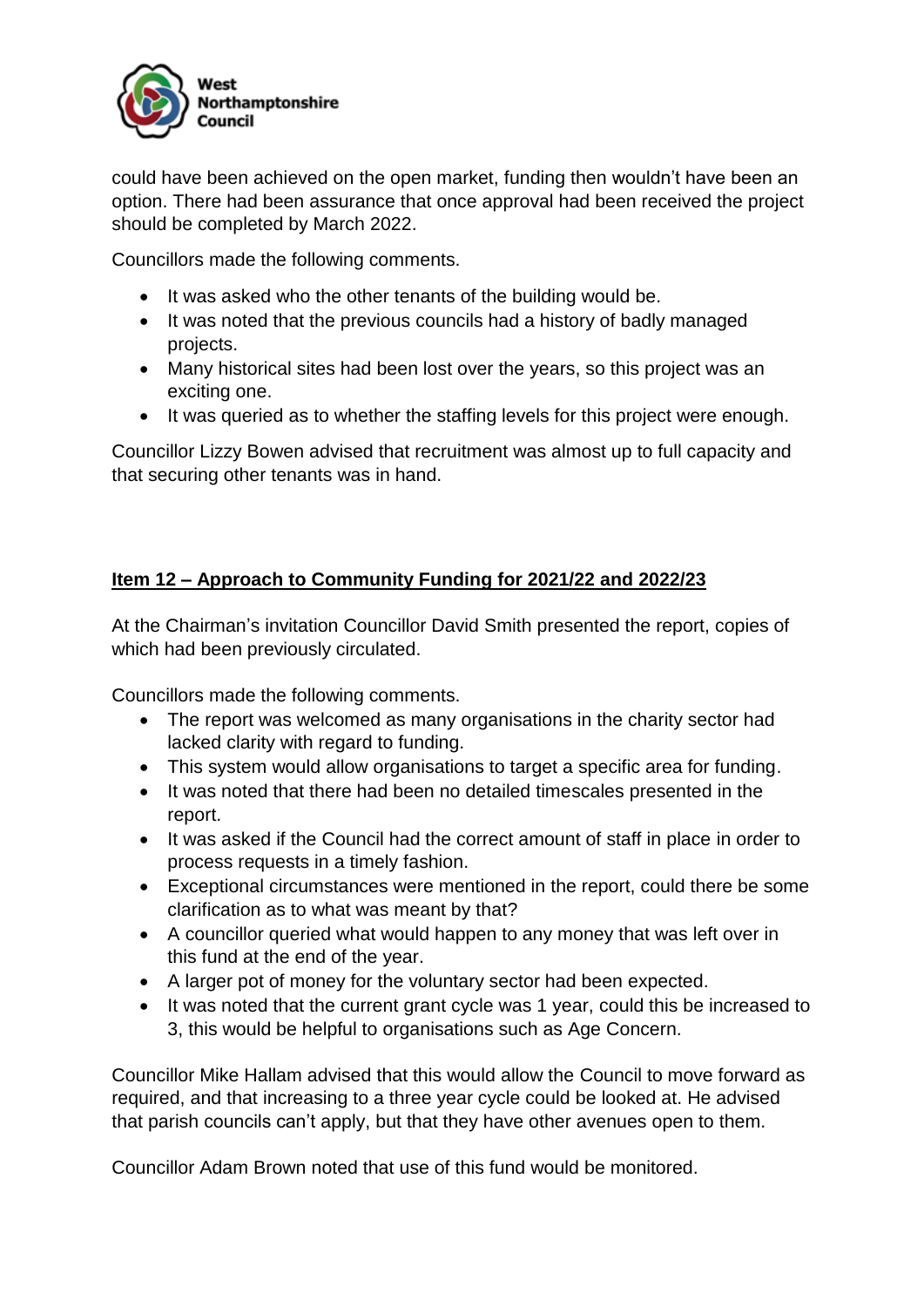

Councillor Fiona Baker had been disappointed with the time taken to create this but understood that a lot of work had taken place. Many voluntary organisations had not been able to fund raise due to covid, so this fund would be important.

Councillor Phil Larratt queried whether councillors could go through parish councils in order to fund some organisations, noting that some smaller ones might not have bank accounts etc.

Councillor Malcolm Longley advised councillors that this had been a one-off fund that was covid related, which meant care needed to be taken when allocating funds. Councillors must be sure, for this fund, that any projects should be covid-related.

# **Item 11 – Hardingstone Bike Park**

The Chairman noted that this report contained exempt appendices and should any discussion involve them then the committee would move into private session.

At the Chairman's invitation Councillor Lizzy Bowen presented the report, copies of which had been previously circulated.

The Cabinet was informed that this had been an NBC led proposal, which now had various stakeholders including WNC, with a peppercorn rent being offered. There were very few bike parks in the country, the nearest one being nearly 2 hours away so this was an exciting venture. The section used would be a disused section of the Delapre gold course, which would include various routes for different needs.

Provisional parking is to be provided which was a requirement of the grant, with forecasted costs having increased mainly due to the price of raw materials. Cabinet was informed that some Section 106 money had been made available for this project but that there had been no firm price on the works as yet. It was hoped that work would start next year.

Councillors made the following comments.

- The maintenance of the bike park was a concern and it was questioned whether this would end up falling solely to WNC.
- It was noted that the fees had gone up significantly, this was a concern.
- Concern had been raised about the idea of delegated authority, should this not be a collaboration with all councillors involved.
- It was queried why a peppercorn rent was approved for some options but not for others.
- It was noted that a lot of emphasis had been placed on NSport.
- Could there be confirmation that should this not work, the land would not be used for a housing development.